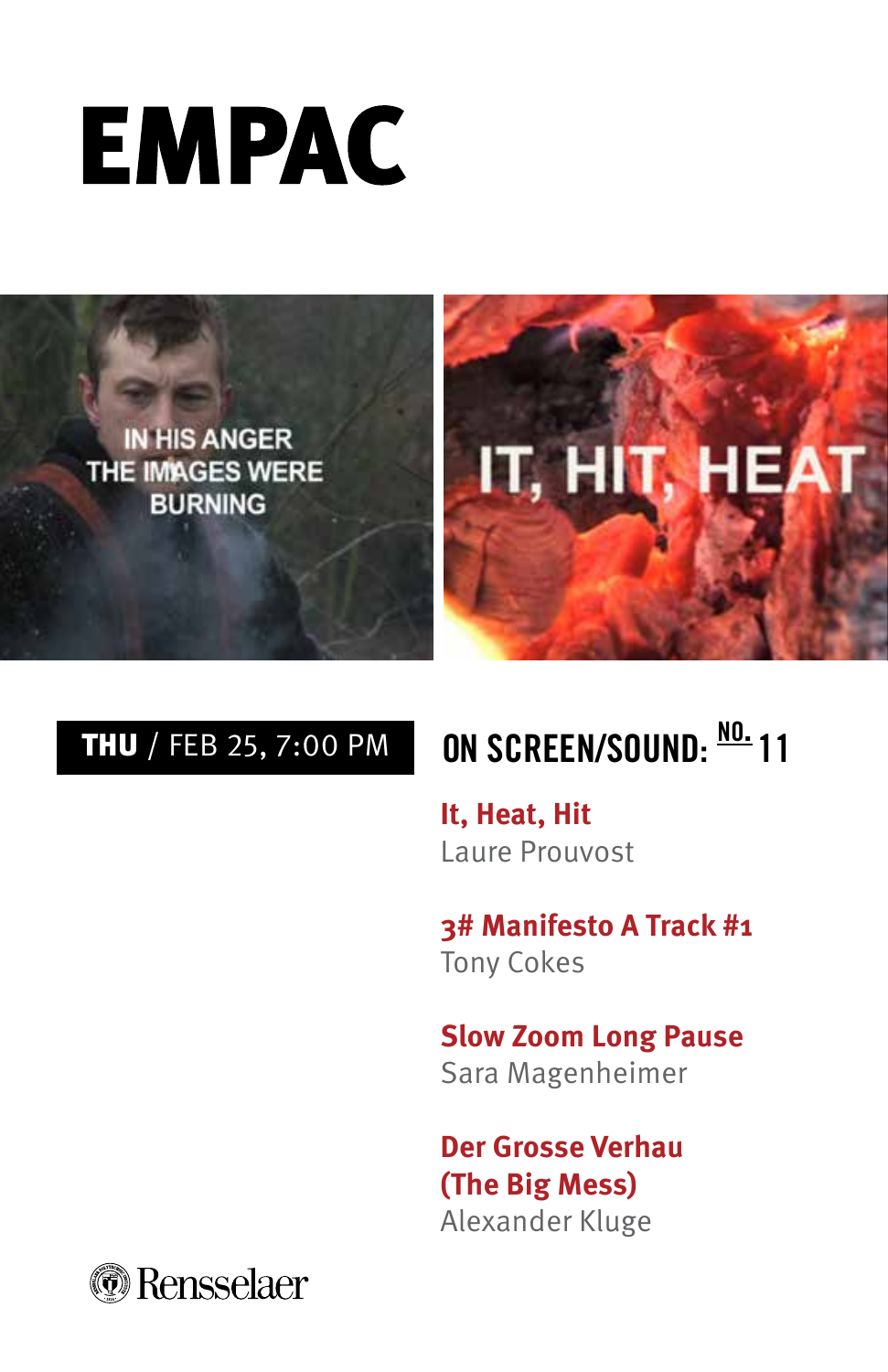### **ON SCREEN/SOUND**

This year-long film series takes a close look at—and listen to—the way filmmakers have employed the sonic dimension of their form to complement, challenge, and reconsider our experience of the moving image.

Presenting cinematic performance, artists' moving image, and Hollywood feature films, each On Screen/Sound program delves into the relationship between movie sound and image tracks, highlighting some radical examples of the aesthetic power and technical potential of sound in cinema. From musical theater to the music video, experimental shorts to industrially produced features, the series explores the affective and technical relationship between sound and image through the art of Foley, experimental music, found footage, soundtrack imaging, synched, multi-channel, and nondiegetic sound.

**on screen/sound** is co-curated by empac's victoria brooks, curator of time based visual art, and argeo ascani, curator of music.

#### **ON SCREEN/SOUND: no. 11**  FEB 25, 7:00 PM

The 11th episode of the On Screen/Sound series presents a selection of films and videos that play with the relationship between textual and spoken language. Laure Prouvost, Sara Magenheimer, Tony Cokes, and Alexander Kluge all make videos that combine spoken and written language, focusing on the slippage of meaning and description as material and subject matter.

**It, Heat, Hit** (2010) Laure Prouvost

**3# Manifesto A Track #1** (2001) Tony Cokes

**Slow Zoom Long Pause** (2015) Sara Magenheimer

**Der Grosse Verhau (The Big Mess)** (1971) Alexander Kluge

Approximate runtime: 110 minutes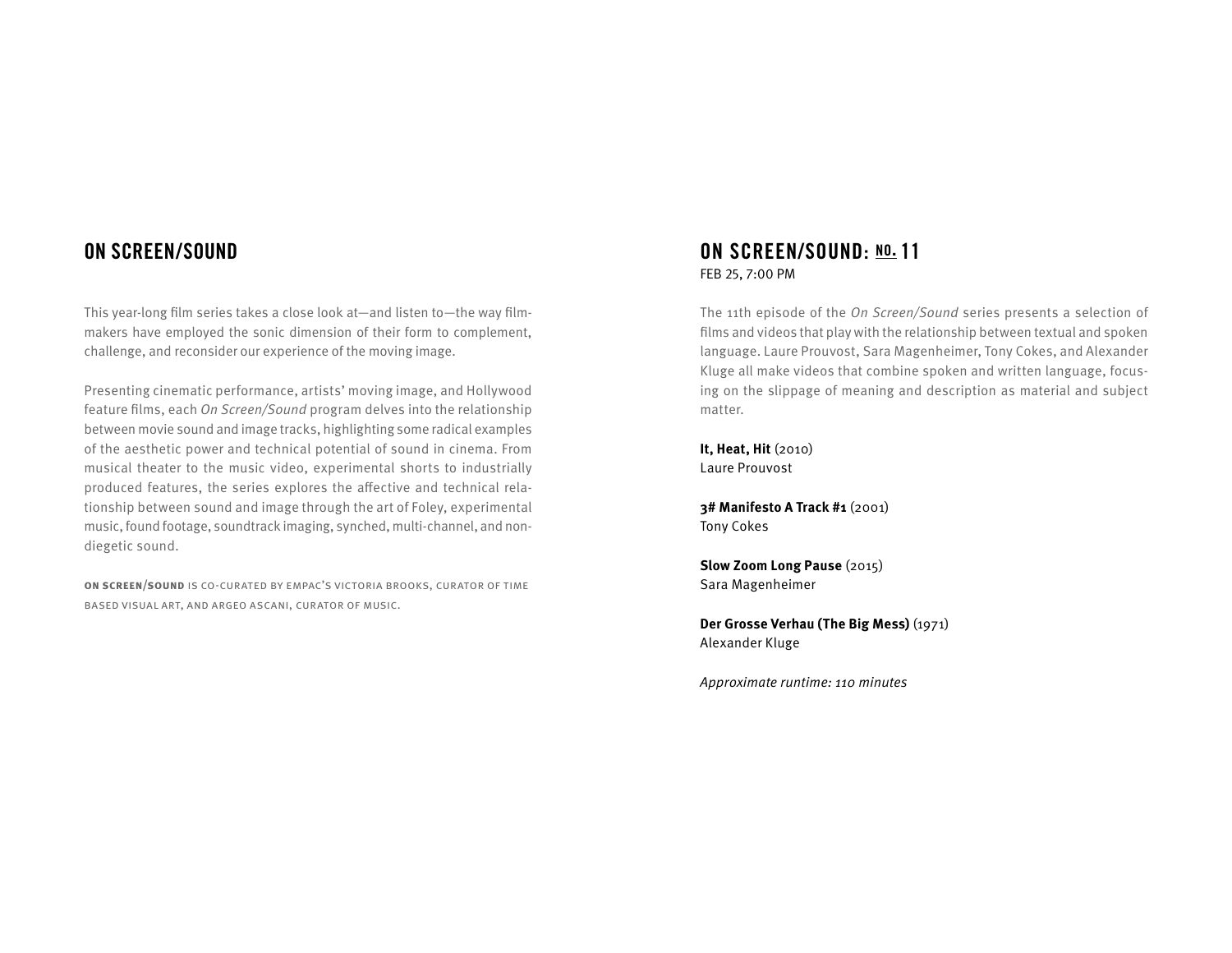

#### FILM NOTES:

**It, Heat, Hit**  Laure Prouvost 2010, digital projection, 6 mins Courtesy of the artist and LUX, London

Laure Prouvost's It, Heat, Hit is a speedy cascade of images and words, featuring a seemingly autobiographical voice-over by the artist that is characteristic of the misuse and appropriation of English as her second language.

It, Heat, Hit constructs a fractured story through a fast-moving sequence of everyday incidents and written commentary. Seemingly generic images of flowers, body parts, and food are montaged against statements of love and violence. The soundtrack, comprised of snatches of music and speech, creates a staccato rhythm that drives the words and images on screen, bombarding the viewer with quick cuts to create an intensely experiential video that points to the slipperiness of meaning. At it's heart is how we construct language and affect through subjective modes of experience, and how through these modes we infer as much as what we see.

**Laure Prouvost** was born in Lille, France, and is based in Antwerp and London. She will be at EMPAC in fall 2016 to develop a new performance work in collaboration with Walker Art Center, Minneapolis. Her videos and installations have been presented internationally, including Para|Fiction, Witte de With Center for Contemporary Art, Rotterdam (2017), Centre for Contemporary Art Laznia, Gdańsk; MMK Museum für Moderne Kunst, Frankfurt (2016); Hangar Bicocca, Milan (2016); FRAC/Consortium Dijon, Dijon (2016); Kunstmuseum Luzern, Luzern (2016); State of Concept, Athens (2016); A Way To Leak, Lick, Leek, Fahrenheit, Los Angeles (2016); DER ÖFFENTLICHKEIT: Laure Prouvost, Haus Der Kunst, Munich (2016); We Will Go Far, Musée départemental d'art contemporain de Rochechouart, Rochechouart (2015); and For Forgetting, New Museum, New York (2014).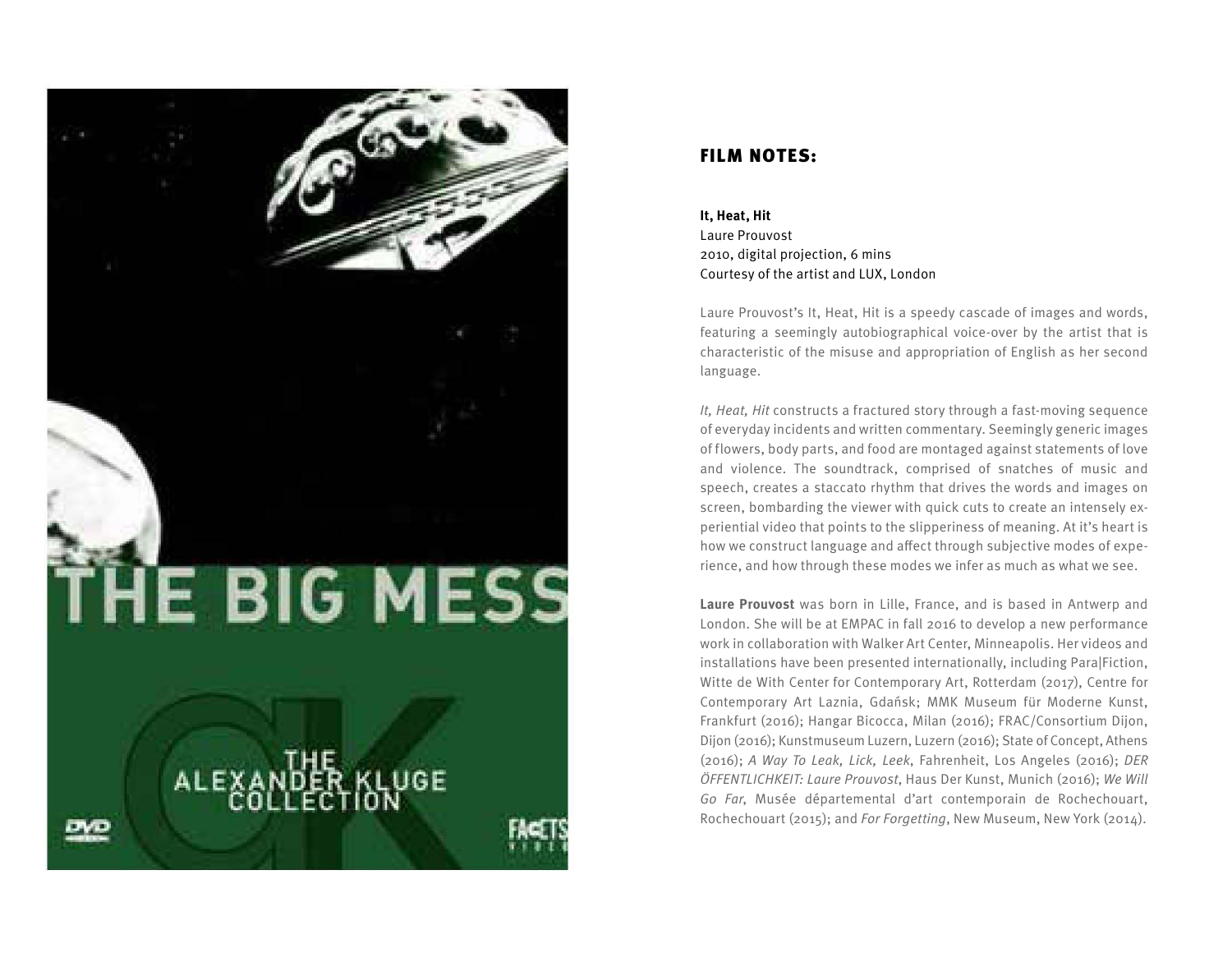#### **Slow Zoom Long Pause**  Sara Magenheimer 2015, digital projection, 13:01 mins Courtesy of the artist and Video Data Bank, Chicago

Sara Magenheimer analyzes language as a patriarchal structure and explores how gender roles are embedded and articulated, encouraging the audience to listen rather than simply observe.

In Slow Zoom Long Pause (2015), Magenheimer makes use of a phantom subject (an "I"), which extends beyond a single speaker, first towards a multiplication of the same voice and then with further digital sonic processing. In doing so, and through standard tropes and clichés, the video dislocates the gendered constructs of language and gestures towards the impossibility of neutral description.

Slow Zoom Long Pause allows the non-diegetic narrator long intervals of black that force us to listen rather than simply observe. Asking after desire and sexuality and how these emotions are embedded in our cultural consciousness via chat-bot algorithms and internal feedback loops, the work extends the long tradition of feminist media critique through a subversive mimicry of these linguistic foils. Slow Zoom Long Pause draws on traditional sources, including advertising and magazines, but also focuses on the specific linguistic functions peculiar to digital media.

**Sara Magenheimer** is an artist based in New York. Recent exhibitions include Interstate Projects, 247365 Gallery, Cleopatra's, Brooklyn, and Chapter (New York), Document Gallery (Chicago), and Futura (Prague, Czech Republic). Recent screenings include the Ann Arbor Film Festival (Michigan), Images Festival (Toronto), the New York Film Festival, The Kitchen, Brooklyn Academy of Music (New York), Portland Museum of Modern Art (Oregon), and the Living Art Museum (Reykjavik, Iceland). Her collaborative project, Bloopers, received commissions from Triple Canopy and EMPAC, and was presented in the fall 2014 season. She was the recipient of a 2014 Rema Hort Mann Foundation Grant, an Artadia Grant, and winner of the Prix De Varti at the 2015 Ann Arbor Film Festival.

#### **3# Manifesto A Track #1**  Tony Cokes 2001, digital projection, 4:38 mins Courtesy of the artist and EAI, New York

Tony Cokes' 3# Manifesto A Track #1 eschews both voice and realistic images. The animation uses a series of text and graphic transitions, edited to an upbeat electronic song by artist Seth Price. Through quotations, philosophical statements, and Morrisey lyrics, Cokes mocks the pop industry's reliance on marketing to expose the underlying ideologies of representation in the media.

Made as the first in the series of music videos for his conceptual pop band SWIPE, Cokes's film makes use of his characteristic appropriation, repetition, and textual commentary. His "Pop Manifestos" series uses the language of cultural studies, media theory, and art criticism to expose how we are all taught systems of race, gender, and class through the particulars of language—and how everything from pop culture to critical theory is complicit in this representation.

"Having described how perceptions of race, gender, and class are perpetuated in the entertainment industry by what he calls the 'representational regimes of image and sound,' Cokes' videos indiscriminately redeploy texts from recent critical theory—whether borrowed from his own writing or from others—to reveal the complicity of critique as yet another form in the process of media representation."

#### $-$  REDCAT, 2012

**Tony Cokes** currently lives and works in Providence, Rhode Island, where he is Professor in Media Production in the Department of Modern Culture and Media at Brown University. His video, sound, and multimedia installations have appeared in exhibitions and screenings at The Museum of Modern Art and The New Museum of Contemporary Art, New York; The Institute of Contemporary Art, Boston; MuHKA, Antwerp, Belgium; MAC-BA, Barcelona; and the Centre Georges Pompidou and La Cinémathèque Française, Paris. He has been included in such notable exhibitions as the 1st Berlin Documentary Forum at the House of World Cultures in Berlin (2010); the Whitney Biennial at the Whitney Museum of American Art in New York (2002, 1991); and Documenta X in Kassel, Germany (1997).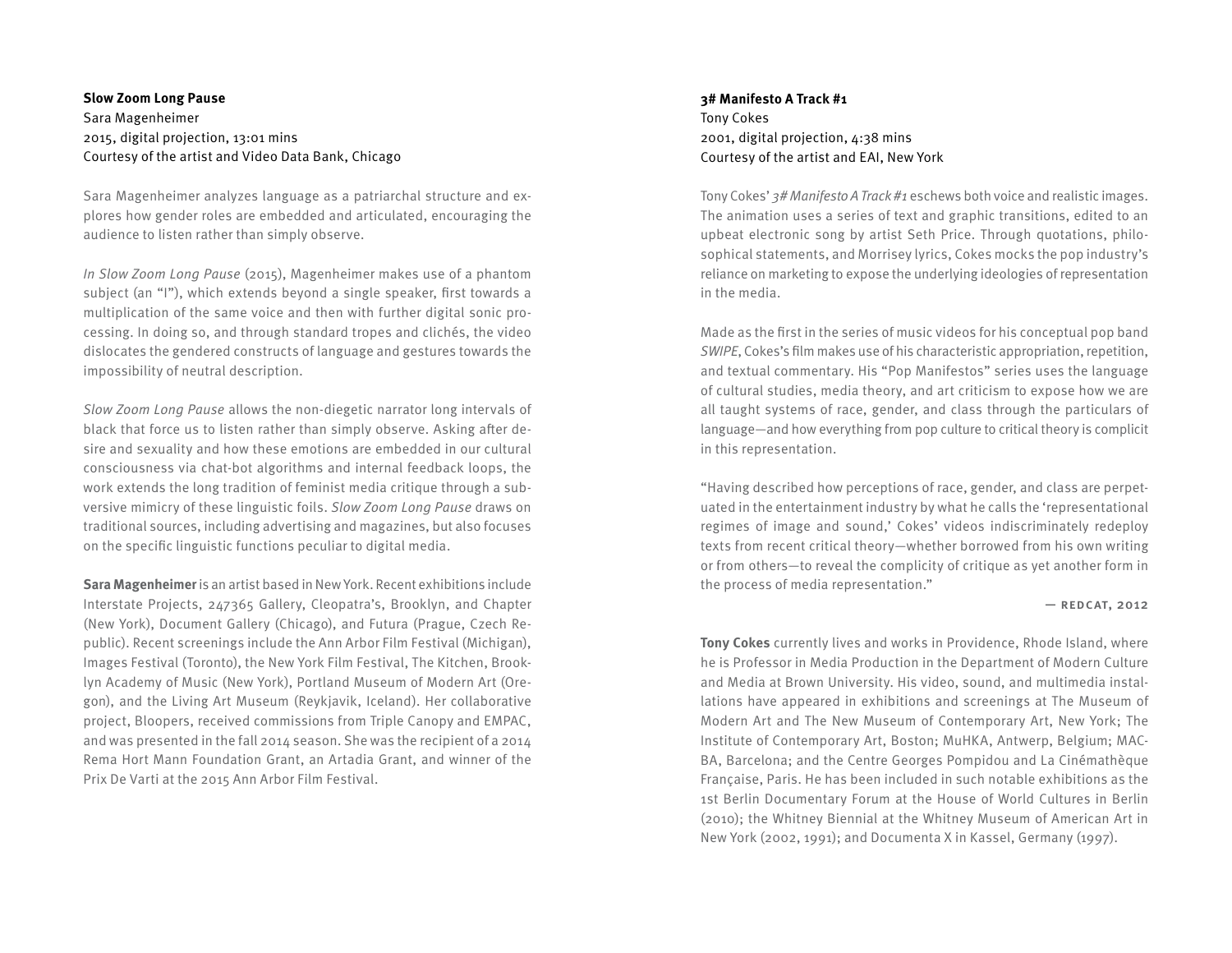#### **Der Grosse Verhau (The Big Mess)**  Alexander Kluge 1971, 35mm transferred to digital projection, 86 mins Courtesy of the artist

Inspired by early silent cinema, Alexander Kluge is well known for his regular use of the inter-title, and his 1971 sci-fi feature Der Grosse Verhau (The Big Mess) is a case in point. Engaging and humorous, but often deliberately fractured and poetic, Kluge's film bombards us with loose, collagist associations of words and images in the story of two astronauts trying to make a living in a solar system controlled by corporate interest in 2035.

Kluge's satirical take on capitalist accumulation, industrial monopoly and its waste presents its story to the audience through dramatic, deliberately lo-fi special effects, and a discordant soundtrack which shifts from the actors to voice-over to music and Foley sound often deliberately not synchronized with the images. The Big Mess is exemplary of Kluge's relationship to montage. By cutting quickly between images of live action and special effects, or between text and images, Kluge attempts to give the viewer the agency to project their own imagination onto the story, or what he describes as "Phantasie."

 right circumstances—that is, those circumstances created by the right "Through his writings on film and his films themselves, Kluge has sought to theorize and put into practice a new conception of montage distinct from both 'invisible' editing strategies of Hollywood and commercial film practice, and 'dialectical' montage as theorized and practiced by Sergei Eisenstein and the Soviet school of filmmakers… Kluge's theories of the cinema are founded on the conception that mainstream narrative cinema—not only Hollywood, but also, importantly, 'Papa's Kino' (the postwar German cinema denounced in the Oberhausen manifesto)—works by a process of closing off the ability for the spectator to engage their imaginative faculties while watching a film. Kluge does not simply take for granted the notion of spectator as passive observer. For him, under the kind of film—the spectator can assume a much more active role during the screening of a film."

—michelle langford, senses of cinema (2003)

**Alexander Kluge** (b. 1932) is a key figure in German cinema, literature, and television. Kluge was one of the organizers of the 1962 Oberhausen Manifesto, which demanded state subsidies for German independent filmmakers and revised the postwar distribution monopoly of the American film industry over German Cinemas. A lawyer, who studied critical theory with Theodore Adorno and Max Horkheimer, Kluge also represented the Frankfurt School and its faculty's war reparation claims in the late '50s and early '60s. Kluge has directed numerous feature films and documentaries, shorts, and collaborative projects; he's also written prize-winning novels, stories, and volumes of critical theory. In the late 1980s, Kluge organized a consortium of filmmakers, publishers, and other cultural producers to demand broadcast time on the new German satellite channel to act as a counterirritant to normal programming. 10 to 11 commissioned television works by intellectuals, novelists, and poets, as well as filmmakers. His seminal 1981 book, History and Obstinacy, co-authored with Oskar Negt, a breathtaking archaeology of the labor power that has been cultivated in the human body over the last 2,000 years, has recently been translated and republished by MIT Press.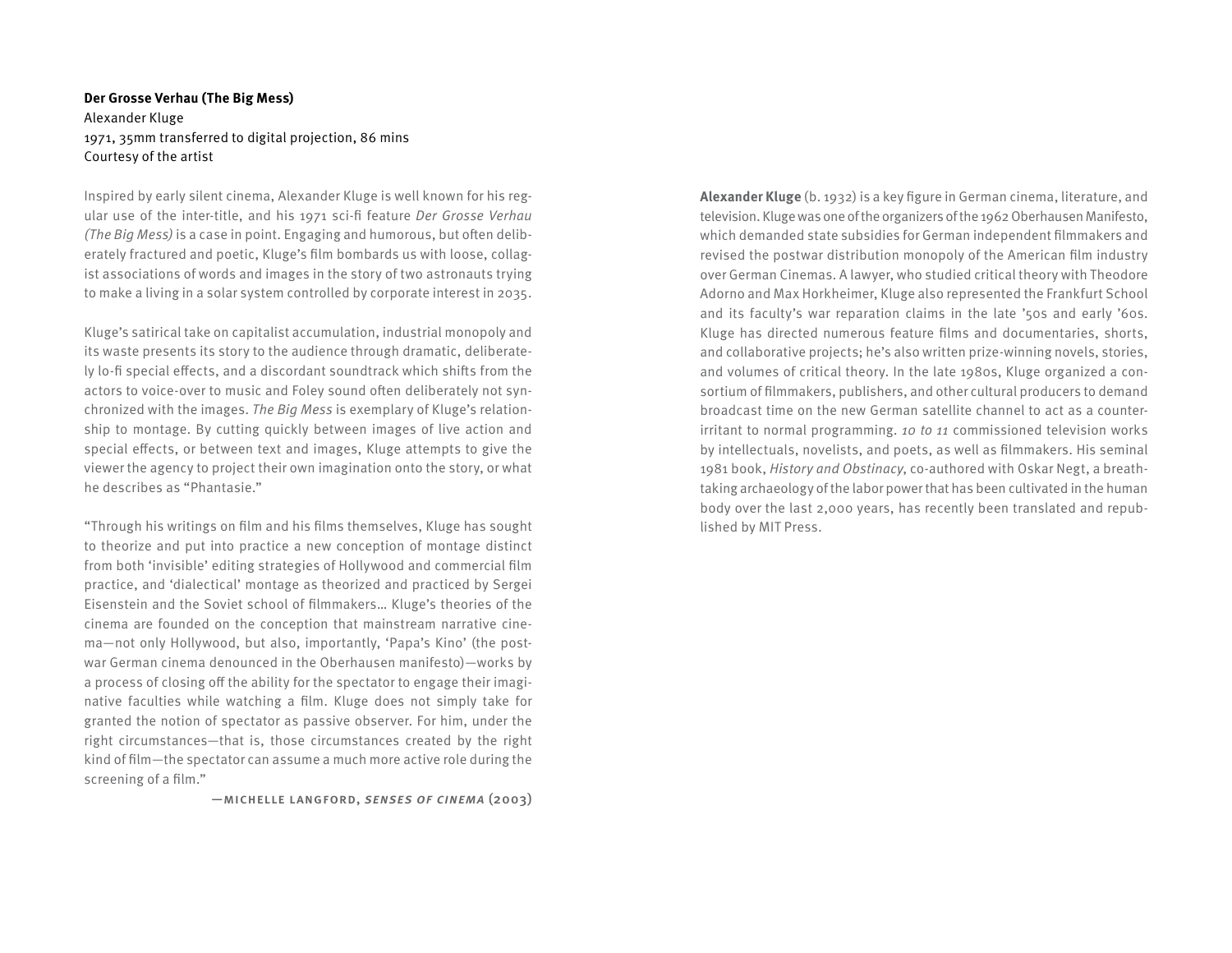### **ON SCREEN/SOUND**

#### **THU / FEB 04, 7:00** on screen/sound #9

Picture and Sound Rushes / Morgan Fisher **Blackmail** / Alfred Hitchcock



**THU / FEB 18, 7:00** on screen/sound #10

Pierre Vallières / Joyce Wieland



#### **THU / FEB 25, 7:00** on screen/sound #11

It Heat Hit / Laure Prouvost 3# Manifesto A Track #1 / Tony Cokes **Slow Zoom Long Pause / Sara Magenheimer** Der Grosse Verhau (The Big Mess) / Alexander Kluge



### **THU / MAR 03, 7:00** on screen/sound #12

Koyaanisqatsi: Life Out of Balance

Godfrey Reggio / Music: Philip Glass

What does unstable time even mean?

Charles Atlas / Music: Eric Holm

Many Thousands Gone / Ephraim Asili / Music: Joe McPhee The Deccan Trap / Lucy Raven / Music: Paul Corley Fade to Slide / Christian Marclay / Music: Bang on a Can All-Stars



#### **THU / MAR 24, 7:00** on screen/sound #13

Thriller / John Landis and Michael Jackson Berberian Sound Studio / Peter Strickland / Music: Will Slater



#### **THU / APR 08, 7:00** on screen/sound #14

Ornament Sound Experiments / Oskar Fischinger

Study No. 7 Oskar Fischinger / Music: Brahms' Hungarian Dance No. 5

Polka Graph

Mary Ellen Bute / Music: Shostakovich's Polka from The Age of Gold

#### Tarantella

Mary Ellen Bute / Music: Edwin Gerschefski

Sirens / Ryoichi Kurokawa / Music: Novi\_sad



**THU / MAY 12, 7:00** on screen/sound #15

Untitled (The Ghost of Modernity) Miguel Angel Rios

La Région Centrale / Michael Snow